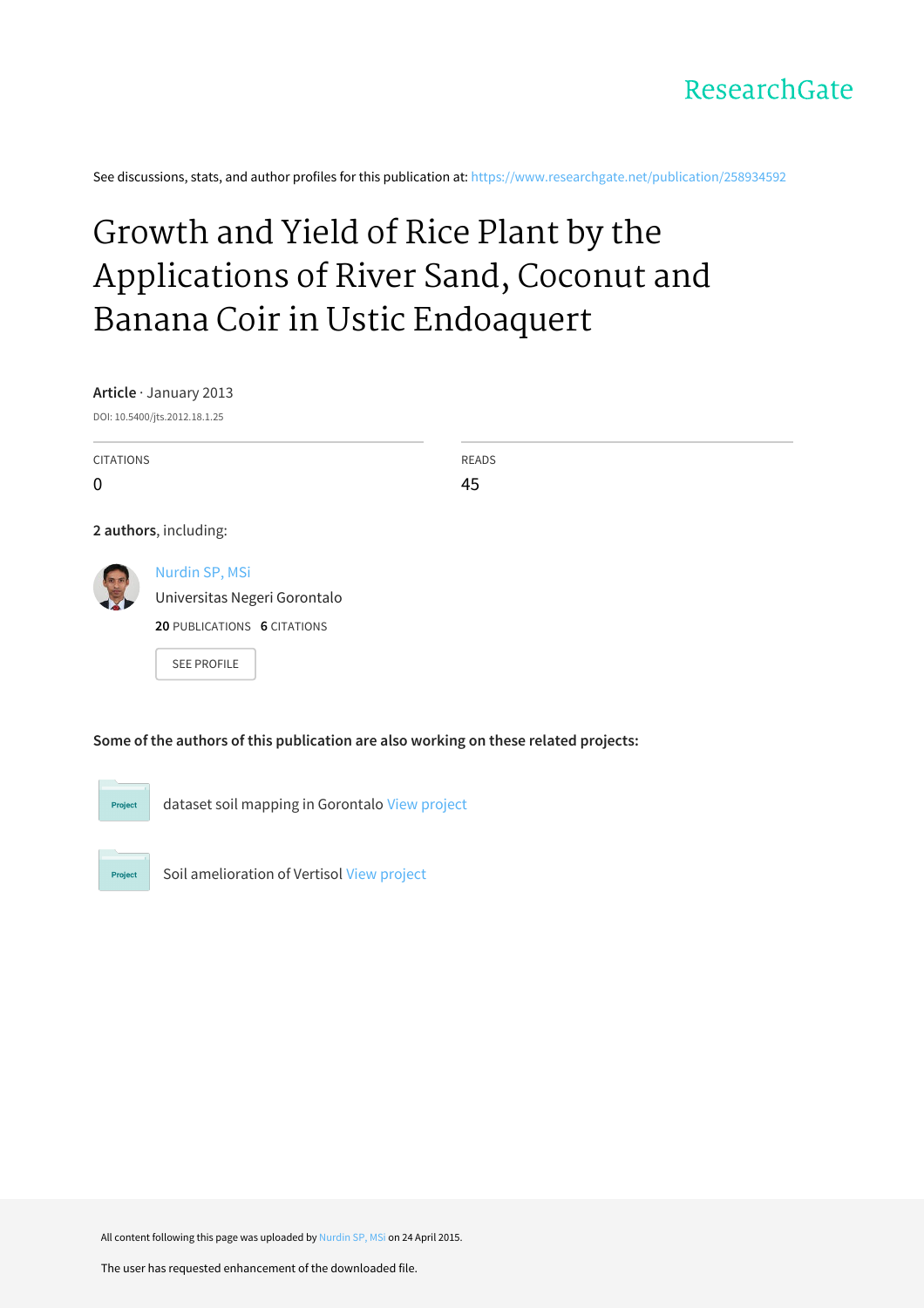# **Growth and Yield of Rice Plant by the Applications of River Sand, Coconut and Banana Coir in Ustic Endoaquert**

Nurdin and Fauzan Zakaria

*Agrotechnology Department, Faculty of Agriculture, Gorontalo State University Jl. Jend. Sudirman No.6 Kota Gorontalo 96122, Indonesia, e-mail: nurdin@ung.ac.id*

Received 8 October 2012 / accepted 7 January 2013

#### **ABSTRACT**

The research aimed to study effect the application of river sand (RS), coconut coir (CC), and banana coir (BC) on growth and yield of rice (*Oryza sativa* L.) in Ustic Endoaquert. The research was carried out in a green house using  $3 \times 3 \times 3$  factorial design. The RS factor consists of three treatment levels which were 0% RS, 25% RS, and 50% RS. Meanwhile, the CC and BC consist of three treatment levels, where each level were 0 Mg ha<sup>-1</sup>, 10 Mg ha<sup>-1</sup> and 20 Mg ha<sup>-1</sup>. The results showed that RS, CC and BC applications did not have significant effect on plant height. On the other hand, all ameliorant applications had significantly increase leaf length and the highest percentage increasing was in BC (13.49%). The leaf numbers and tiller numbers had relatively similar pattern, except BC that had significantly increased leaf numbers by 77.69% and amount of tiller numbers by 49.45%. Furthermore, for yield components, RS, CC and BC applications had significant increased panicle numbers by 37.76%. It was only RS and BC that increased panicle lenght and the best increasing of 26.82% on RS. Meanwhile, the BC application only increased the rice grain numbers.

*Keywords*: Banana coir, coconut coir, rice plant, river sand, Vertisols

#### **INTRODUCTION**

The rate of population growth with a percentage of about 2% per year has resulted in increasing demand for rice. Until 2012, the national rice demand reached 34.055 million Mg and paddy production reached 68,956,292 Mg (BPS RI 2012) or equivalent to 37 million Mg of rice (Suswono 2012). Sudaryatno *et al*. (2010) predicted that the need of national rice in 2015 as many as 35,123,000 Mg and 37,021,000 Mg in 2020, or an average rate of rice consumption increasing 0.92% per year. Viewing statistics in 2012, it is apparently still a surplus as much as 3-4 million Mg of rice at this time. Although the current national rice need was adequate and surplus, but considering Indonesia's populations that were about 247 million and the increasing rate of population growth, it needs to be maintained and improved availability, one through the increasing productivity of paddy soil.

Rainfed paddy soil (RPS) is ecosystems which water source are dominantly from rain and as second national rice sources after paddy soil which coverages 2.1 million ha (Toha and Pirngadi 2004). In Paguyaman, Gorontalo province, RPS areas are dominantly classified as Vertisol soil that developed

 *J Trop Soils, Vol. 18, No. 1, 2013: 25-32 ISSN 0852-257X*

from lacustrine deposition materials (Hikmatullah *et al*. 2002; Prasetyo 2007; Nurdin 2011). From chemically aspect, Vertisol is classified as nutrientrich soil that has high nutrient sources (Deckers *et al.* 2001). However, the physical properties are limiting factor for the plant growth which are heavy clay texture, swelling and shrinking properties, lowest water infiltration, and slow drainage (Mukanda and Mapiki 2001). As a result, it has stunted plant growth and low yield. It is necessary to repair these properties by giving ameliorant materials.

Sand is one type of the ameliorant materials that can be applied to high clay soils. Ravina and Magier (1984); Narka and Wiyanti (1999) showed that application of the sand had significantly effect to decline COLE value, soil plasticity index, and soil permeability become large, but the water content availability was low. However, paddy soil cultivation requires medium permeability with sufficient water content, so it needs another ameliorant to fix these properties, such as by using coconut coir and banana coir. Coconut coir (CC) has been used as water storage on farms (Subiyanto *et al.* 2003), while the banana coir (BC) is still relatively underused. Though BC absorption is relatively high when it is dried because it has pores that are interconnected (Indrawati 2009). Applications of the three ameliorant materials were allegedly able to mutually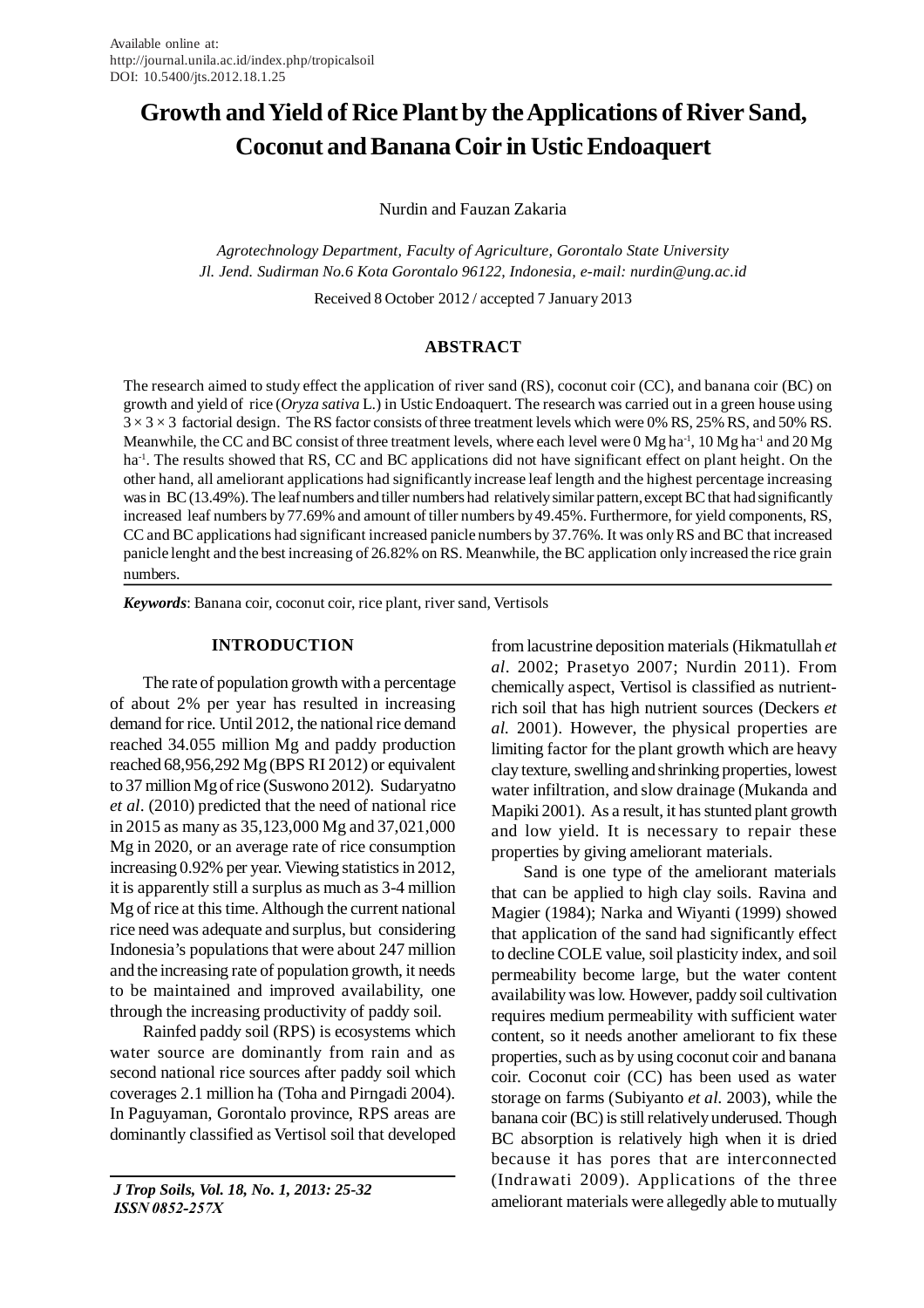improve soil physical and chemical properties of Vertisol under rice cultivation on RPS, so that productivity can be improved. This study aimed to determine the response of plant growth and yield components with RS, CC, and BC application in Ustic Endoaquert.

# **MATERIALS AND METHODS**

#### **Study Sites**

The experiment was conducted in the green house of Mathematics and Natural Sciences Faculty of Gorontalo State University starting in April-August 2012. Meanwhile, the growing media was taken from the Vertisol with Ustic Endoaquert sub groups (Table 1).

### **Coconut and Banana Coir Preparation**

Materials were obtained from the dried coconut husk that was surrounded the coconut shell inside. Coconut husk was peeled and separatly from coconut shell, and then a smooth outer skin was peeled again until remaining coconut coir (CC). Furthermore, CC was milled to 1 mm. Banana coir (BC) materials were obtained from dried banana bark. Banana bark was peeled and separated from the trunk up to 10 sheets of rods into the core of the BC. Furthermore, the banana peel was grounded into powder with a size of 0.05 mm. The CC and BC obtained were weighed according to the dosage of each treatment. Before application, the water absorption capacity (WAC) of CC and BC were tested through immersion. Immersion was used to determine the maximum WAC of the ameliorant material. Calculation of WAC followed the equation: WAC (%) = [Pre Weight ( $w_0$ ) / Dry weight ( $w_1$ )] × 100%

# **Experimental Design**

The study used a  $3 \times 3 \times 3$  factorial design. There were 3 factors in this study and each factor consisted of 3 dosages treatment and each treatment had 3 replications, so 81 pot experiments were obtained. River sand (RS) factors consisted of 0% RS  $(S_0)$ , 25% RS  $(S_1)$ , and 50% RS  $(S_2)$ . Furthermore, the CC factor consisted of 0 Mg ha-1 CC (C<sub>0</sub>), 10 Mg ha<sup>-1</sup> CC (C<sub>1</sub>), and 20 Mg ha<sup>-1</sup> CC

Table 1. Soil description and classification of Ustic Endoaquert.

| Location                  |         | Sidomukti village, Mootilango district, Gorontalo regency<br>÷                     |  |  |
|---------------------------|---------|------------------------------------------------------------------------------------|--|--|
| Soil classification       |         |                                                                                    |  |  |
| Taxonomy (USDA, 2010)     |         | <b>Ustic Endoaquert</b>                                                            |  |  |
| <b>PPT</b>                |         | Eutric Grumusol                                                                    |  |  |
| FAO/UNESCO                |         | Cambisol                                                                           |  |  |
| Parent materials          |         | Lake deposits/lacustrine                                                           |  |  |
| Physiographic Position    |         | Foot slopes, Depression                                                            |  |  |
| Topography                |         | Flat-ramps; slopes $\langle 2\%$                                                   |  |  |
| Elevation                 |         | 58 m sl                                                                            |  |  |
| Drainage                  |         | Poor                                                                               |  |  |
| Soil water depth          |         | Shallow                                                                            |  |  |
| Vegetation                |         | Paddy (Oryza sativa L.)                                                            |  |  |
| Depth (cm)                | Horizon | Descriptions                                                                       |  |  |
| $0 - 12$                  | Apg1    | Gray (10YR 5/1); clay loamy; massive structure; very sticky, plastics; smooth      |  |  |
|                           |         | rooting, a lot; clear flat.                                                        |  |  |
| 12-31                     | Apg2    | Gray (10YR 5/1); clay loamy; angular blocky structure, smooth, weak; very          |  |  |
|                           |         | sticky, plastics; rusty brown (10YR 5/3), plain, smooth, clear, spots, sharps;     |  |  |
|                           |         | smooth rooting, a lot; gradually flat.                                             |  |  |
| $31 - 53$                 | Bwg1    | Gray (10YR 5/1); clay; angular blocky structure, moderate, weak; very sticky,      |  |  |
|                           |         | plastics; smooth rooting, slightly; frosted flat.                                  |  |  |
| 53-71/92<br>Bwg2          |         | Gray (10YR 6/1); clay; angular blocky structure, rough, weak; very sticky,         |  |  |
|                           |         | plastics; obviously choppy.                                                        |  |  |
| 71/92-119<br><b>Bwssg</b> |         | Dark gray (10YR 4/1); clay; angular blocky structure, moderate, very sticky,       |  |  |
|                           |         | plastics; slickenside; rusty brown (10YR 5/3), plain, smooth, clear, tubes, clear; |  |  |
|                           |         | frosted flat.                                                                      |  |  |
| 119-150                   | BCg1    | Dark gray (10YR 4/1); clay; angular blocky structure, rough, strong; very sticky,  |  |  |
|                           |         | plastics; rusty brown (10YR 5/3), plain, smooth, clear, tube, clear; clear flat.   |  |  |
| 150-200                   | BCg2    | Dark gray (10YR 4/1); clay; very sticky, very friable; frosted flat.               |  |  |
|                           |         |                                                                                    |  |  |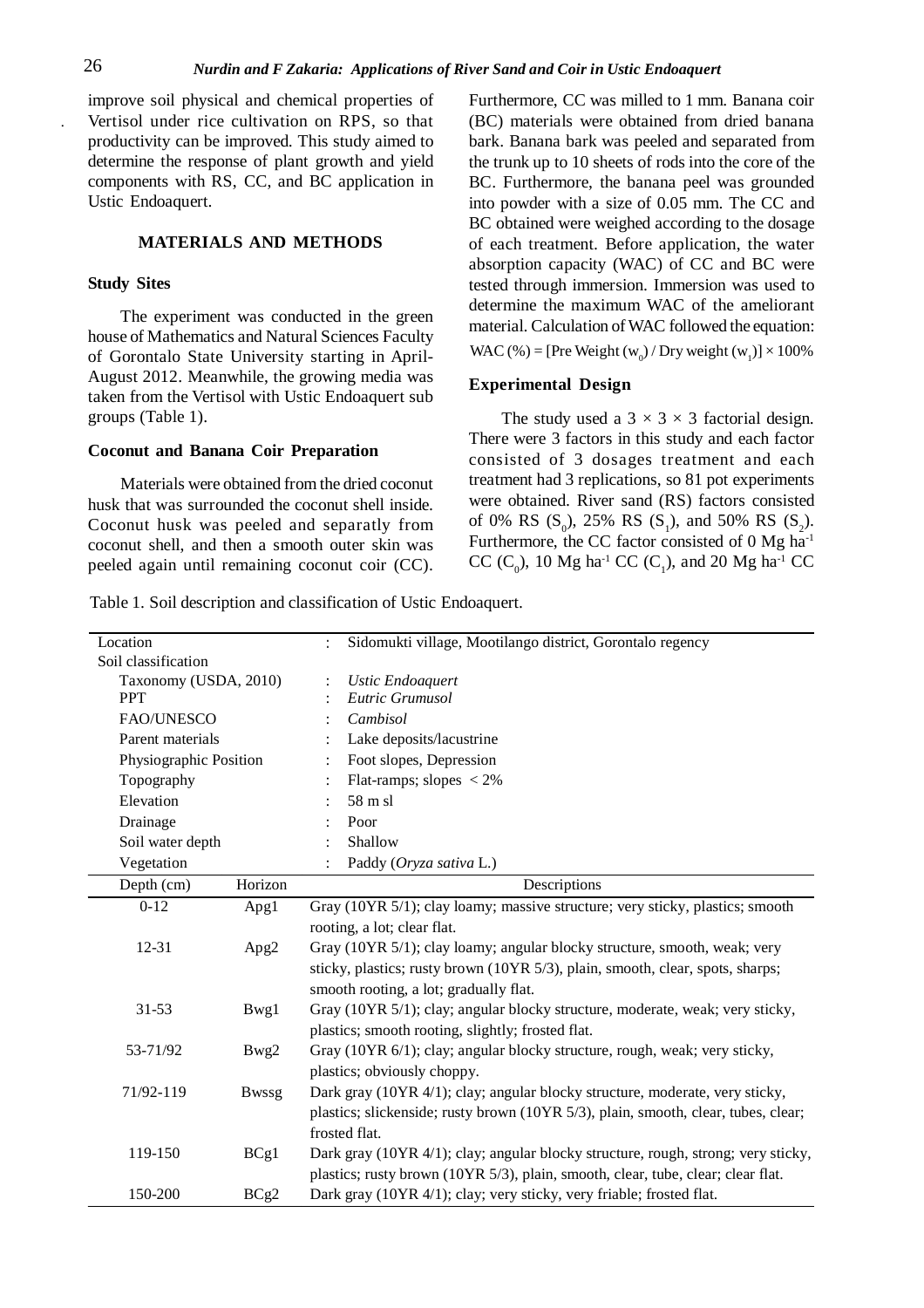$(C_2)$ . While, the BC factors consisted of 0 Mg ha<sup>-1</sup> BC ( $B_0$ ), 10 Mg ha<sup>-1</sup> BC ( $B_1$ ), and 20 Mg ha<sup>-1</sup> BC  $(B_2)$ .

#### **Rice Planting and Maintainance**

Before planting, a basicstarter fertilizer was weighed. Fertilizers used consisted of 125 kg Urea ha<sup>-1</sup> which were given twice at ages 0 day after planting (DAP) and 60 DAP, respectively as much as 62.5 kg ha-1 each. Meanwhile, SP36 fertilizers in the amount of  $100 \text{ kg}$  ha<sup>-1</sup> were given twice at age 0 DAP and 60 DAP, respectively as much as 50.0 kg ha<sup>-1</sup> each, whereas KCl fertilizers in the amount of 50 kg ha-1 were given twice at ages 0 DAP and 60 DAP respectively as much as  $25 \text{ kg} \text{ ha}^{-1}$  each.

A Ciherang rice seed variety that was used was tested its quality by soaking in saline solution, then planted in trays which were covered by leaves and soil media containing organic material with a ratio of 1:1 until 10 days. A day before planting, the planting medium was watered so that compounds which were toxic to rice seedlings moved down to the bottom of the pot. Rice seeds that had been 10 days aged were transferred into the plant growing media. Planting was done in the planting hole as deep as 8 cm. At planting time, it was followed by the application of basic fertilizers as much as half of the total dose of fertilizer. During the growth and development of plants, the maintenance performed was weeds clearing, watering at 30 DAP and 60 DAP, and subsequent fertilization at age 60 DAP. Harvesting was done when the plants had been aged less than 115 days after planting. Observations of plant growth components were plant height, leaf length, leaf number, and tiller numbers. Meanwhile, the observations of yield components were panicle length, panicle number, and rice grain numbers.

#### **Statistical Analysis**

Analysis of Variance (ANOVA) for factorials design were done to study the growth and yield response of rice plants due to application of ameliorant materials. If there was a significant effect, then it was continued by the least significant difference (LSD) test at 5% level.

# **RESULTS AND DISCUSSION**

#### **Soil Physical and Chemical Properties**

Soil physical and chemical properties of the soil at a depth of 0-20 cm are presented in Table 2. Vertisol soil with an Ustic Endoaquert has clay loamy textures, slow of soil permeability and real of

Table 2. Soil physical and chemical properties of Ustic Endoaquert.

| Soil properties                          | Value           | Criterion <sup>®</sup> |  |
|------------------------------------------|-----------------|------------------------|--|
| Texture                                  |                 |                        |  |
| Sand $(\%)$                              | $27 -$          |                        |  |
| Clay $(\%)$                              | 35              | Clay loamy             |  |
| Silt $(\%)$                              | 38 <sub>2</sub> |                        |  |
| Soil permeability (cm $\text{hr}^{-1}$ ) | 1.59            | Low                    |  |
| Cole index                               | 0.98            | Real swell-shrinking   |  |
| Water content availability               | 8.47            |                        |  |
| Organic-C $(\%)$                         | 0.69            | Very low               |  |
| Total-N $(%)$                            | 0.06            | Very low               |  |
| Ratio C/N                                | 11.62           | Moderate               |  |
| Available-P, Bray 1 (mg P $kg^{-1}$ )    | 3.80            | Very low               |  |
| $pH H_2O$                                | 6.48            | Rather acid            |  |
| NH4OAc 1 N pH 7 Extraction:              |                 |                        |  |
| $K$ (cmol+ $kg^{-1}$ )                   | 0.24            | Very low               |  |
| Ca $(\text{cmol} + \text{kg}^{-1})$      | 14.90           | High                   |  |
| $Mg$ (cmol+ $kg^{-1}$ )                  | 6.05            | High                   |  |
| Na $(\text{cmol} + \text{kg}^{-1})$      | 0.50            | Moderate               |  |
| $CEC$ (cmol+ $kg^{-1}$ )                 | 30.93           | High                   |  |
| Base saturation (%)                      | 70.08           | High                   |  |
| Extract KCl $1 M$                        |                 |                        |  |
| $Al^{3+}$ (cmol+ kg <sup>-1</sup> )      | 0.00            |                        |  |
| $H^+(cmol+kg^{-1})$                      | 0.06            |                        |  |

\*= Center for Soil Research (1983).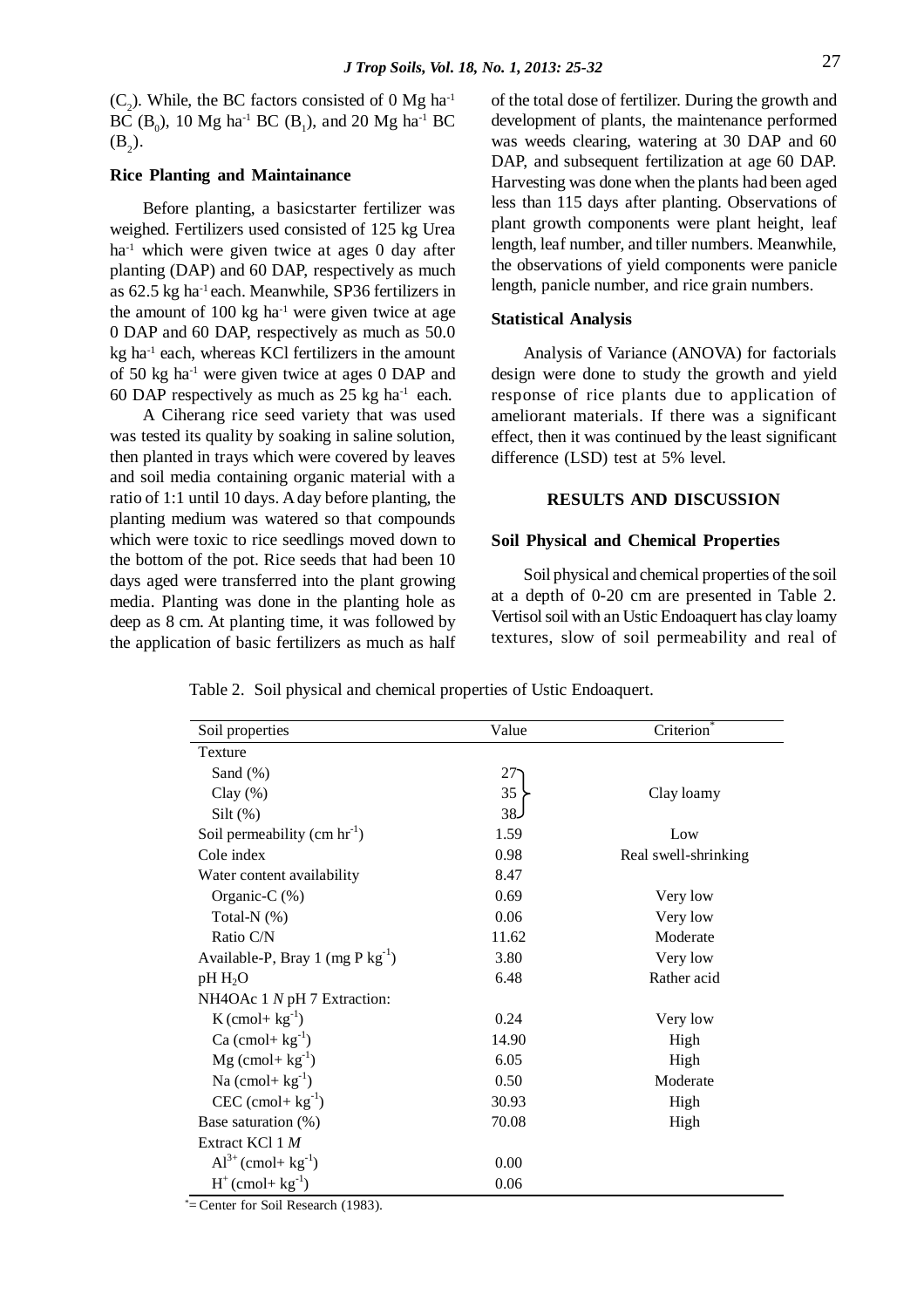swelling and shrinking. Furthermore, the chemical properties of the soil indicates that the organic matter, total N, available P, and K can be exchanged are very low. Relatively mildly acidic soil pH, cation exchange capacity is very high and high base saturation. Thus, based on the criterion of soil fertility status (Center for Soil Research 1983), the soil fertility was classified as moderate.

#### **Growth Components of Rice Plant**

The results of variance analysis for rice growth component on Ustic Endoaquert showed that river sand (RS), coconut coir (CC) and banana coir (BC) had not significantly effect to plant high (Table 3). However, each treatment had shown an increase in plant high. The highest plant height was shown by the application of 20  $Mg$  ha<sup>-1</sup> BC and had not significantly effect with other treatments. It seems that plant height was still lower than normal and it was in aggreement with Supriatno *et al*. (2007), plant heigh of Ciherang varieties were ranged from 107-115 cm.

The greatest increasing in plant height indicated that the application of 20  $Mg$  ha<sup>-1</sup> BC was able to increase plant height by 4.99%, while the lowest was shown on the application of 25% RS that was increased by 0.14% only. In the growth phase, especially plant height needs sufficient water availability. While, the water retention capabilities of sand was lower than CC and BC. Water shortages do not apparent at the beginning of the vegetative phase and it still can stimulate root

development, but when this happens in the next vegetative phase, plant will be stunted (Sholeh and Riajaya 2000).

Water stress can reduce leaf area according to the speed of photosynthesis and allocation of assimilate from the canopy to the roots (Earl and Davis 2004). On the other hand, Berkelaar (2001) stated that aerobic soil conditions can make the plant roots get more oxygen, so the development is getting better, and in turn the plants will grow better and deliver optimal results. Furthermore, Yakup (2008) reported that plant height was significantly affected by soil water availability. In the water-saturated state, despite resistance by soil particles, no water can be absorbed by the soil except in certain plants such as paddy (Kasli and Effendi 2011).

Based on the test results of water absorption capacity (WAC) of both ameliorant showed that CC had a high WAC (71.77%), while BC was only 28.23%. Wuryaningsih *et al*. (2008) who conducted a study of growth *Anthurium andraeanum* in the pot by using coconut bulk media reported the physical properties were: a very high water content (1,314.41%), low-bulk density (0.09%), high total porosity (120.31%), and high pore water holding (116.6%). In addition, soil texture was classified as clay loamy (Table 2), so the soil puddling and flooding will become more easily dispersible and soil relatively compact (Isnaini and Suwarno 2005).

Then, application of RS, CC and BC had significant effect to leaf length (Table 3). The largest increasing of leaf length was shown on BC application as much as  $20$  Mg ha<sup>-1</sup> (13.49%) and it

| Treatments               | Plant height (cm) | Leaf length (cm) | Leaf number | Tiller number |
|--------------------------|-------------------|------------------|-------------|---------------|
| <b>River Sand</b>        |                   |                  |             |               |
| $0\%$                    | $29.21$ ns        | 22.63a           | $18.74$ ns  | $9.70$ ns     |
| 25%                      | 29.25             | $24.08$ ab       | 18.77       | 11.00         |
| 50%                      | 29.33             | 24.34 b          | 19.51       | 11.44         |
| Coconut coir             |                   |                  |             |               |
| $0$ Mg ha <sup>-1</sup>  | $28.60$ ns        | 22.12a           | 17.81 ns    | $9.92$ ns     |
| $10$ Mg ha <sup>-1</sup> | 28.87             | 24.31 b          | 19.40       | 10.96         |
| $20$ Mg ha <sup>-1</sup> | 30.31             | 24.63 b          | 19.81       | 11.25         |
| Banana coir              |                   |                  |             |               |
| $0$ Mg ha <sup>-1</sup>  | $29.00$ ns        | 22.38a           | 13.51a      | 10.01 a       |
| $10$ Mg ha <sup>-1</sup> | 29.31             | 23.28a           | 19.51 b     | 12.25 b       |
| $20$ Mg ha <sup>-1</sup> | 29.48             | 25.40 b          | 24.00c      | 14.96c        |
| Interaction              | ns                | ns               | ns          | ns            |
| LSD0.05%                 |                   | 1.65             | 2.73        | 1.76          |

Table 3. The rice plant growth components by the application of river sand, coconut coir and banana coir in Ustic Endoaquert.

Number that followed by the same letter in the same column has not significant effect on the LSD level of 0.05, ns= not significant effect on the F level test 0.05.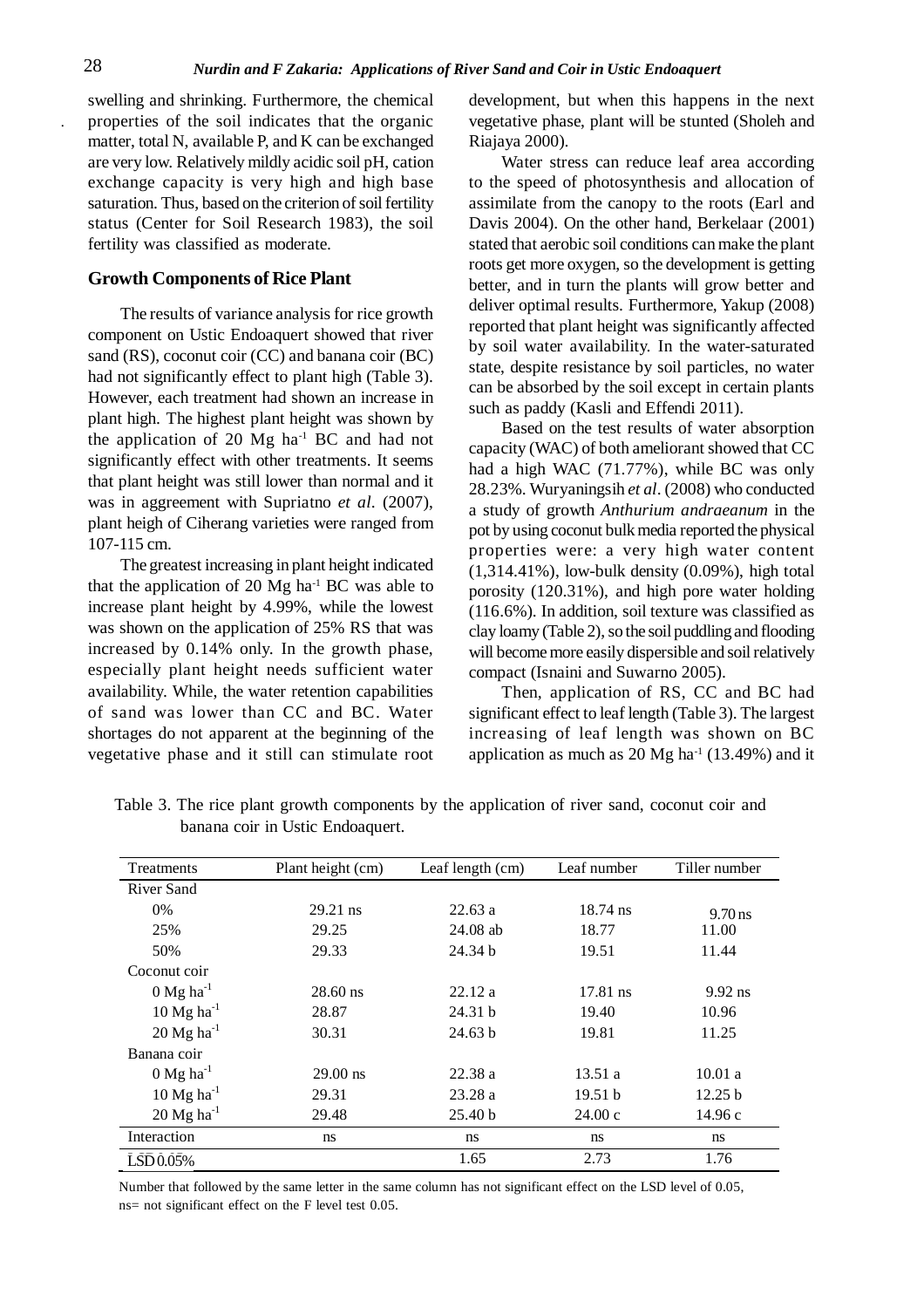was significantly different with 10 Mg ha<sup>-1</sup> application and control. While, the lowest was shown on the RS (1.08%) and did not significantly different with 50% RS and control. This suggests that the water availability becomes a dominant factor in rice cultivation. Effect of a turn single of water availability will reduce growth (Fazeli *et al*. 2007). Furthermore, Kasli and Effendi (2011) stated that the effects of water shortages on some physiological processes of plants were seen in a slow accumulation of dry matter, decreasing leaf expansion rate, and limiting stomata closure photosynthesis. In addition, short-term leaves and leaf area in plants were thought to be influenced by the intensity of the light received in green house where the research took place. The present of trees around the green house allegedly indirectly affected the reception of light by the plant, eventhough the distance was about 6 feet from the green house. Anggarwulan *et al*. (2008) stated that light played an important role in the physiological processes of plants, especially photosynthesis, respiration, and transpiration. The plants required quite diverse intensity of light.

The application of RS and CC did not have significantly effect to leaf numbers and tiller numbers, but had significant effect with BC (Table 3). Application of 20  $Mg$  ha<sup>-1</sup> BC had significantly increased to leaf numbers by 77.65% and has significantly increased tiller numbers by 49.45% compared to application of 10 Mg ha-1 BC and control. This is presumably due to the ability of BC to maintain soil moisture and water availability. Indrawati (2009) stated that the stem of BC is a strong fiber and resistant to water. It also have pores that are interconnected, and when dry a material will be having absorption and high shelf. In addition, the growing media flooding as high as 5 cm was also associated in the formation of tiller numbers. This is in line with reports by Utomo and Rudi (2000) *in* Kasli and Effendi (2011) that the flooding up to approximately 3-5 cm above the ground was a condition that had been considered good for the formation of tillers and if in the high-growth phase the flooding increased more than 5 cm it would inhibit seedling establishment. The results are reinforced by reports Astuti (2010) that the tiller numbers produced from crops by flooding system more than the intermittent and kemalir system. However, in contrast with the results of Shi *et al.* (2002) that the maximum tillering growth phase, the highest tiller numbers were in on kemalir water management compared to intermittent and continuous flooding. According to Sumardi *et al.* (2007) that water use efficiency for rice cultivation without flooding condition was much as 19.581%, while with flooding continuously its efficiency was as much as 10.907% only. In this study also showed that the higher the plant will be followed by a greater tiller numbers. This is in contrast with the results of Aldi *et al.* (2004); Hartati and Suwarto (2004); Rahayu and Harjoso (2010) that the tiller numbers showing contrary to the values of plant height, where the higher tiller numbers the plant high was turning. Furthermore, Rahayu and Harjoso (2010) explained that according to the concept of source-sink, photosynthetic resulting plants will be distributed to all parts of the organ and a variety has the same capacity, so that when the distribution is much to the establishment of seedlings will be followed by low plant height, as well otherwise. Meanwhile, although it was not significantly affect to leaf number and tiller numbers, but giving 20  $Mg$  ha<sup>-1</sup> BC increased the leaf numbers by 11.23% and increased the tiller numbers by 13.42% compared to control. This is related to the ability to absorb water of BC is high, so that it will enough moisture and water availability. Ramesh *et al*. (2010) reported that combination application of soil and coconut coir as much as 4% showed changes in the nature of Catton black soil compactness better than control. In general, for all plant growth components based on the contributions of each ameliorant material can be prepared series as follows:  $BC > CC > RS$ .

#### **Yield Components of Rice Plant**

The analysis of variance for rice yield components on Ustic Endoaquert resulted that application of river sand (RS), coconut coir (CC) and banana coir (BC) had significantly increased panicle numbers of rice plants. It seems that the pattern of the percentage increase of the panicle numbers with RS and BC applications were relative similar, however the different between treatments increased the percentage figures. The application 50% RS had significantly increased the panicle numbers by 13.93% compared to control (0% RS), but it had not significantly different with 25% RS application. Level of soil sand fraction was 27% with clay loamy textures, so that the application of 50% RS fraction in the soil could reduce weight to light, particularly the declining of COLE index. Sand texture is very influential on the status and distribution of water, so affecting the root system and root depth (Walter *et al.* 2000; Oliver and Smettem 2002). Thus, the plant root system is not disturbed due to the possibility of soil cracking is not the case anymore, so the process of water and nutrients absorption can be better. Along with these, Cepy and Wangiyana (2011) stated that the ground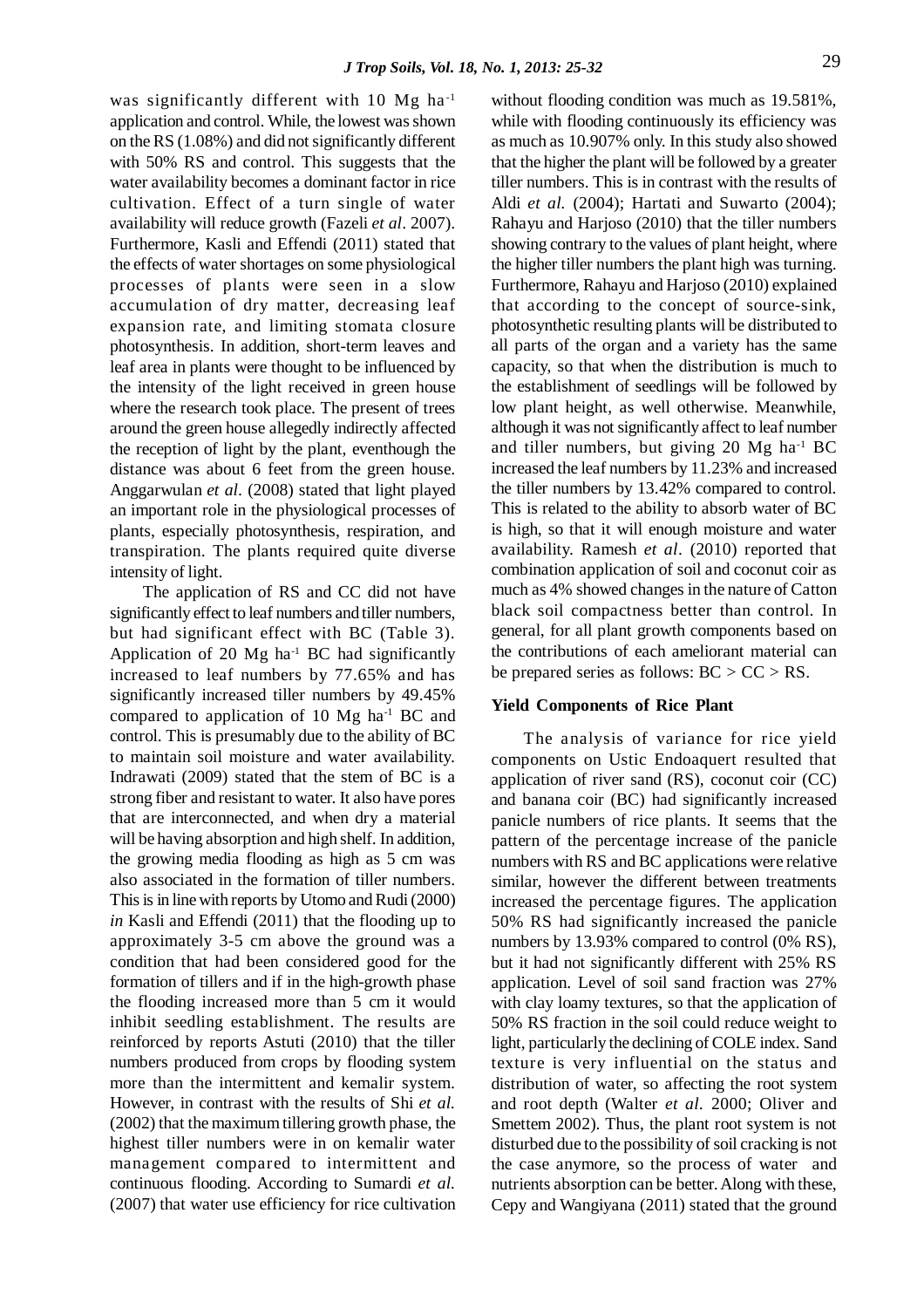| Treatments               | Panicle numbers   | Panicle length (cm) | Rice grain numbers |
|--------------------------|-------------------|---------------------|--------------------|
| River Sand               |                   |                     |                    |
| 0%                       | 2.44a             | 7.72 a              | $13.80$ ns         |
| 25%                      | $2.04$ ab         | 8.87 b              | 12.98              |
| 50%                      | 2.78 <sub>b</sub> | 9.79c               | 15.14              |
| Coconut coir             |                   |                     |                    |
| $0$ Mg ha <sup>-1</sup>  | 2.37a             | $8.45$ ns           | $12.89$ ns         |
| 10 $Mg$ ha <sup>-1</sup> | $2.11$ ab         | 8.74                | 13.06              |
| $20$ Mg ha <sup>-1</sup> | 2.78 <sub>b</sub> | 9.18                | 15.97              |
| Banana coir              |                   |                     |                    |
| $0$ Mg ha <sup>-1</sup>  | 1.96a             | 8.30 a              | 9.07a              |
| 10 $Mg$ ha <sup>-1</sup> | 2.59 <sub>b</sub> | 8.39 a              | 13.18 <sub>b</sub> |
| $20$ Mg ha <sup>-1</sup> | 2.70 <sub>b</sub> | 9.69 <sub>b</sub>   | 14.68 b            |
| Interaction              | ns                | ns                  | ns                 |
| LSD0.05                  | 0.59              | 0.83                | 3.36               |

Table 4. The rice yield components by the application of river sand, coconut coir and banana coir inUstic Endoaquert.

Number that followed by the same letter in the same column has not significant effect on the LSD level of 0.05, ns= not significant effect on the F level test 0.05

state is a very hard and difficult to penetrate dense root cause soil aggregates and limit the exploration of the roots, and the roots may even be damaged. If power is hampered exploration roots, it will reduce the total root surface area that can be connected directly to the ground.

Then, application of 20  $Mg$  ha<sup>-1</sup> CC had significantly increased the panicle numbers by 17.30% compared to control  $(0 \text{ Mg} \text{ ha}^{-1} \text{ CC})$ , but it had not significantly different than the panicle numbers with application as much as 10 Mg ha<sup>-1</sup> CC. This is presumably related to soil water availability. The WAC level of CC is high and will be able to absorb and retain water availability in the soil, so that more BC will be followed by the greater panicle numbers. This is consistent with the statement Dachban (2012) that the rice shortage water for 4 days in the generative period and the next 2 weeks was a period that was sensitive to water shortages. Furthermore, he said that the yield components showed the most dramatic decline was the panicle numbers.

The highest increasing of panicle numbers had shown by application of as much as  $20$  Mg ha<sup>-1</sup> BC that it significantly increased by 37.76% compared to control ( $0 \text{ Mg} \text{ ha}^{-1} \text{ BC}$ ), but it had not significantly different with  $10 \text{ Mg}$  ha<sup>-1</sup> BC. This suggests that BC application is able to maintain the water availability due to the ability to absorb water is high. The BC rods quite strong and resistant to water, and has pores that are interconnected, and when dry a material will be having absorption and high shelf (Indrawati 2009).

In addition, the RS and BC had significantly increased to panicle length, except the CC which did not significantly increase panicle length. The application of as  $20 \text{ Mg}$  ha<sup>-1</sup> BC had significantly increased panicle length by 16.75% compared to control (0  $Mg$  ha<sup>-1</sup> BC) and by 15.49% compared to 10 Mg ha-1 BC. This is presumably related to the water availability of each treatment. The research results by Dachban (2012) showed that the panicle length at breast level 3 mm, 2 mm and 1 mm had decreased long paniclesby 0.77%, 5.80%, 45.10% respectively, due to the reduction in yield because to lack of water. In fact, the research results by Astuti (2010) showed that the panicle length and rice grain numbers were not affected by irrigation, but each variety had panicle length and rice grain numbers per panicle significantly different according to the genetic. Meanwhile, 20 Mg ha-1 BC had significantly increased the rice grain numbers by 61.85% compared to control and did not have significantly different with 10 Mg ha<sup>-1</sup> BC (Table 4). Apparently, the longer panicles will be followed by a greater rice grain numbers. It is in line with the revelation Setiobudi *et al.* (2008) that the rice grain numbers was determined by the genetic properties of plants especially panicle length, tassel branch, and a differentiation rice grains.

#### **CONCLUSIONS**

The application of river sand, coconut coir, and banana coir did not have significant effect on plant height. On the other hand, all ameliorant applications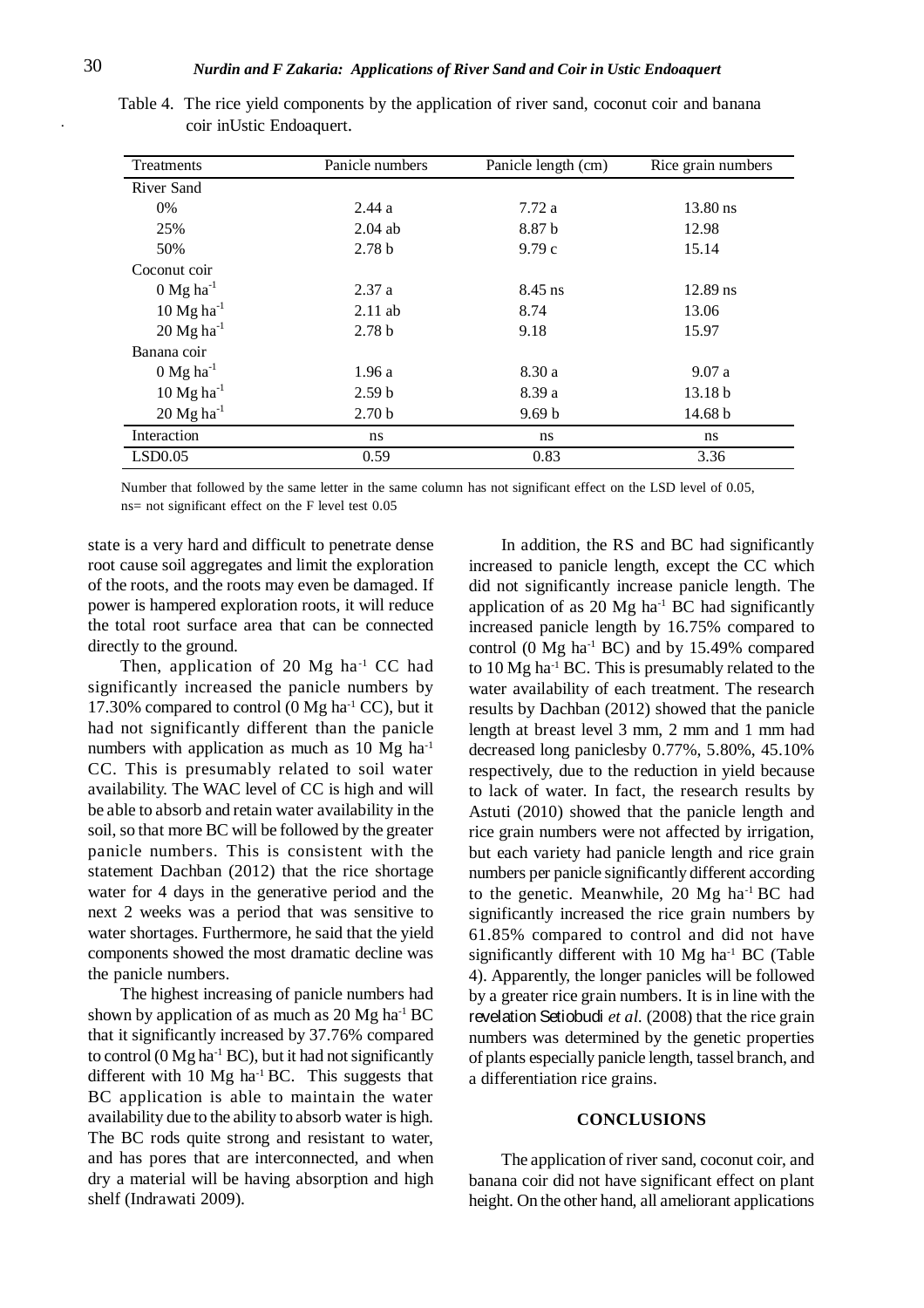had significantly increased leaf length with the highest increasing percentage of 13.49% in 20 Mg ha<sup>-1</sup> BC application. The leaf numbers and tiller numbers were relatively similar pattern, but only banana coir application had significant by increased of 77.69% to leaf numbers and amount of 49.45% to tiller numbers. Furthermore, the application of banana coir had significant for increasing a panicle numbers up to 37.76% compared to control. It was only river sand and banana coir increased panicle length and the best increasing up to 26.82% compared to coconut coir applications and it was only banana coir increased the rice grain numbers.

#### **ACKNOWLEDGEMENTS**

The research team would like to thank Directorate General of Higher Education (DGHE), the Ministry of Education and Culture, Jakarta that had given us the opportunity to examine simultaneously Competitive Grant research funding in fiscal year 2012 with contract number was 33/ UN47.D2/PL/2012.

#### **REFERENCES**

- Aldi MA, Darjanto and ADH Totok. 2004. Effect of weed control methods on the results of four upland rice cultivars. *J Agrin* 8: 100-107.
- Anggarwulan E, Solichatun and W Mudyantini. 2008. Physiological characters of purse (*Xanthosoma sagittifolium* L. Schott) in several of light intensity (shading) and water availability. *J Biodiver* 9: 264- 268.
- Astuti DN. 2010. Effect of irrigation systems on the growth and productivity of some varieties of rice (*Oryza sativa* L.). [BSc thesis] Bogor Agricultural University, Bogor (in Indonesian).
- Berkelaar D. 2001. The system of rice intensification (The System of Rice Intensification-SRI): Few can give more. http://www.elsppat.or.id/download/file/SRIecho% 20note.htm. Access on December 25, 2012.
- BPS RI [Badan Pusat Statistik Republik Indonesia]. 2012. Statistics Indonesia in 2012. Central Bureau of Statistics, Jakarta.
- Center for Soil Research. 1983. Terms of Reference of Soil Capability Survey No 22/1983. Transmigration Supporting Agricultural Research Project Agency for Agricultural Research and Development Ministry of Agriculture, Bogor (in Indonesian).
- Cepy and W Wangiyana. 2011. Growth and yield of rice (*Oryza sativa* L.) in the media and entisols vertisol at different water management techniques and types of fertilizers. *J Agro Crop* 4: 49-56.
- Dachban SMB. 2012. Effect of giving water level on the growth and yield several varieties of upland rice. *J Sci Higher Edu* 5: 6-15.
- Deckers J, O Spaargaren and F Nachtergaele. 2001. Vertisols: Genesis properties and soilscape management for sustainable development. In: JK Syers, FWT Penning De Vries and P Nyamudeza (eds). The Sustainable Management of Vertisols. *IBRSAM Proceeding No*. 20, pp. 3-20.
- Earl HJ and RF Davis. 2004. Effect of drought stress on leaf and whole canopy radiation use efficiency and yield of maize. *J Agron* 95: 688-696.
- Fazeli F, M Ghorbanli and V Nikham. 2007. Effects of drought on biomass, protein content, lipid peroxidation and antioxidant enzymes in two sesame cultivars. *Biol Plantarum* 5: 98-103.
- Hartati and Suwarto. 2004. Yield and quality of two varieties of upland rice grown intercropped with biofertilizer treatments. *J Agronomika* 4: 1-9.
- Hikmatullah, BH Prasetyo and M Hendrisman. 2002. Vertisol from Gorontalo areas: physical properties of the chemical and mineralogical composition. *Soil Water J* 3: 21-32 (in Indonesian).
- Indrawati E. 2009. Sound absorption coefficient of acoustic materials of banana with different densities. [BSc Thesis] Islamic University Maliki, Malang.
- Isnaini S and P Suwarno. 2005. Rice cultivation with notillage systems for ten seasons in Kerjaloman, Talangpadang, Lampung. *J Stigma* 8: 551-554 (in Indonesian).
- Kasli and AAR Effendi. 2011. High influence on plant growth puddle rice (*Oryza sativa* L.) in pots. *J Jerami* 4: 206-212.
- Mukanda N and A Mapiki. 2001. Vertisols management in Zambia. In: JK Syers, FWT Penning De Vries and P Nyamudeza (eds). The sustainable management of vertisols. *ProceedingsIBRSAM No* 20, pp. 129-127.
- Narka IW and Wiyanti. 1999. Effect of sand and organic materials against each Vertisol soil physical properties. *J Agritrop* 18: 11-15.
- Nurdin. 2011. Development and rainfed paddy soils potency derived from lacustrine material in Paguyaman, Gorontalo. *J Trop Soil* 16: 267-278. doi: 10.5400/jts.2011.16.3.267
- Nursyamsi D. 2009. Effect of potassium and corn varieties for organic acids from root exudates, uptake of N, P, and K production plants and corn stover (*Zea mays* L.). *J Agron Indon* 37: 107-114.
- Oliver YM and KRJ Smethem. 2002. Predicting water balance in a sandy soil: model sensitivity to the variability of measured saturated and near saturated hydraulic properties. *Aust Soil Res* 43: 87-96.
- Prasetyo BH. 2007. Differences vertisol soil properties from a variety of parent materials. *J Agric Sci* 9: 20-31.
- Rahayu AY and T Harjoso. 2010. Agronomist and physiological characters of upland rice grown in soil husky media on water conditions in the lower capacity field. *J Akta Agrosia* 13: 40-49.
- Ramesh HN, KVM Krishna and HV Mamatha. 2010. Compaction and strength behavior of lime-treated coir fiber Black Cotton soil. *J Geomech Eng* 2: 19- 28.